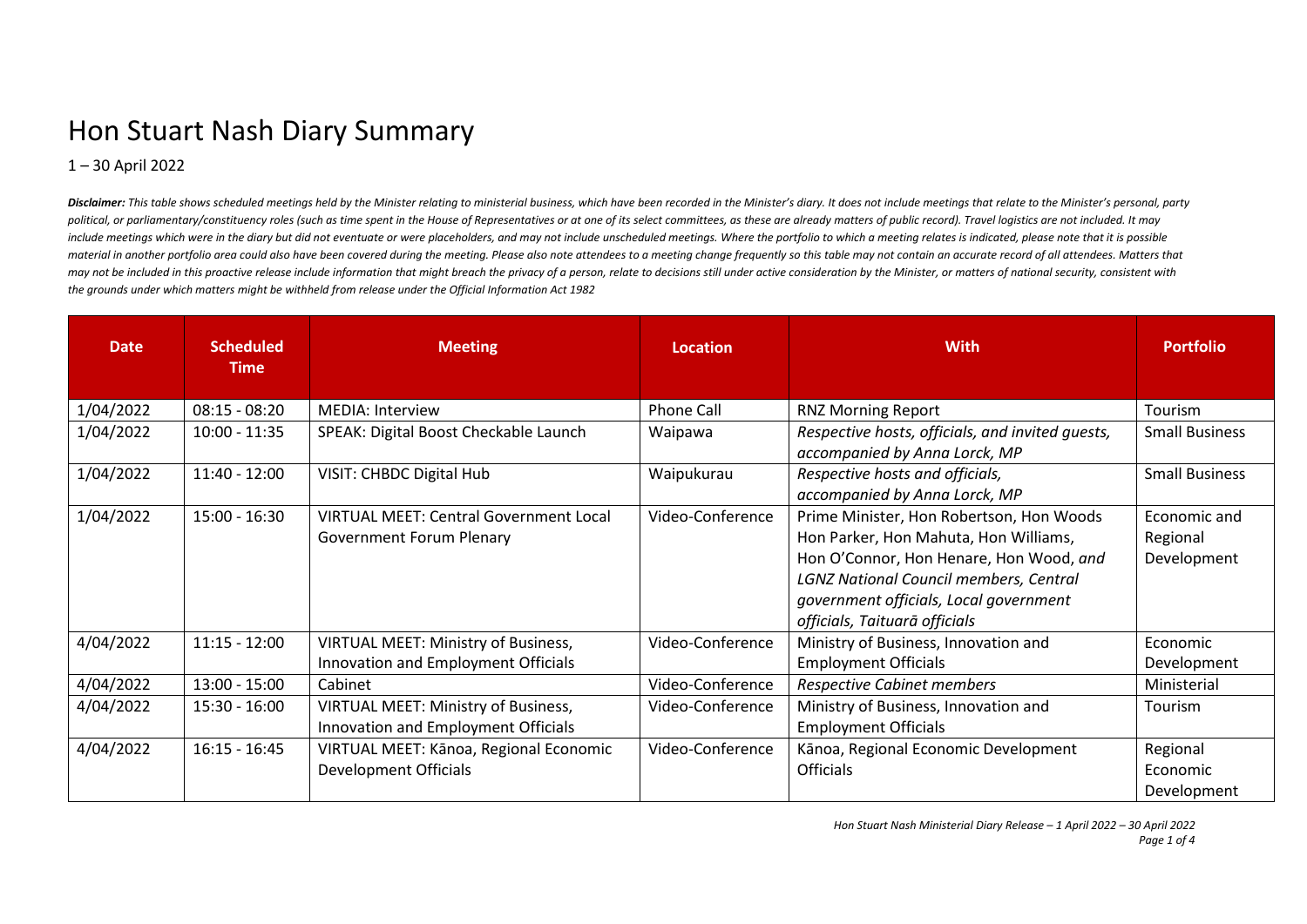| <b>Date</b> | <b>Scheduled</b><br><b>Time</b> | <b>Meeting</b>                                                                    | <b>Location</b>                                                               | <b>With</b>                                                                                                                  | <b>Portfolio</b>                                  |  |  |
|-------------|---------------------------------|-----------------------------------------------------------------------------------|-------------------------------------------------------------------------------|------------------------------------------------------------------------------------------------------------------------------|---------------------------------------------------|--|--|
| 4/04/2022   | 17:30 - 18:00                   | <b>VIRTUAL MEET: Ministerial Meeting</b>                                          | Video-Conference                                                              | Hon Woods, Hon O'Connor, Hon Wood,<br>Hon Shaw, and respective officials                                                     | Forestry                                          |  |  |
| 5/04/2022   | $16:15 - 17:00$                 | <b>VIRTUAL MEET: New Zealand Trade and</b><br><b>Enterprise Officials</b>         | Video-Conference                                                              | New Zealand Trade and Enterprise Officials,<br>with Hon. O'Connor                                                            | Economic<br>Development                           |  |  |
| 5/04/2022   | 17:00 - 17:30                   |                                                                                   | Withheld in accordance with s9(2)(f)(iv) of the Official Information Act 1982 |                                                                                                                              |                                                   |  |  |
| 6/04/2022   | $11:00 - 12:00$                 | Cabinet Economic Development Committee                                            | Video-Conference                                                              | Respective Cabinet Economic Development<br>Committee members                                                                 | All                                               |  |  |
| 6/04/2022   | $15:30 - 16:00$                 | <b>VIRTUAL MEET: Ministerial Meeting</b>                                          | Video-Conference                                                              | Hon Robertson, Hon Hipkins, Hon Sepuloni,<br>Hon Faafoi, and respective officials                                            | Economic<br>Development                           |  |  |
| 6/04/2022   | $16:00 - 17:00$                 | <b>VIRTUAL MEET: Ministerial Meeting</b>                                          | Video-Conference                                                              | Prime Minister, Hon Parker, Hon O'Connor,<br>Hon Allan, Hon Shaw, and respective officials                                   | Forestry                                          |  |  |
| 6/04/2022   | $17:30 - 18:15$                 | VIRTUAL SPEAK: Whanganui Chamber of<br>Commerce                                   | Video-Conference                                                              | Respective hosts, members, and registered<br>guests                                                                          | Economic<br>Development/<br><b>Small Business</b> |  |  |
| 12/04/2022  | $12:00 - 13:00$                 | <b>PHONE CALLS: Various Tourism Stakeholders</b>                                  | <b>Phone Call</b>                                                             | Various ski and snow operators, tourism<br>organisations, and respective Mayors of<br>Rotorua, and Queenstown Lakes District | Tourism                                           |  |  |
| 13/04/2022  | $06:55 - 07:05$                 | <b>MEDIA: Interview</b>                                                           | Phone Call                                                                    | Newstalk ZB, Mike Hosking                                                                                                    | Tourism                                           |  |  |
| 13/04/2022  | $11:00 - 12:30$                 | Cabinet Economic Development Committee                                            | Video-Conference                                                              | Respective Cabinet Economic Development<br><b>Members</b>                                                                    | All                                               |  |  |
| 13/04/2022  | $15:30 - 16:30$                 | <b>VIRTUAL MEET: Farming Leadership Group</b><br>Meeting                          | Video-Conference                                                              | Prime Minister, Hon Parker, Hon O'Connor,<br>Hon Shaw; and respective Farming Leadership<br>Group members                    | Forestry                                          |  |  |
| 14/04/2022  | $09:00 - 09:30$                 | <b>VIRTUAL MEET: Ministry of Business,</b><br>Innovation and Employment Officials | Video-Conference                                                              | Ministry of Business, Innovation and<br><b>Employment Officials</b>                                                          | Tourism                                           |  |  |
| 14/04/2022  | $10:00 - 10:30$                 | <b>VIRTUAL MEET: Ministerial Meeting</b>                                          | Video-Conference                                                              | Hon Robertson, Parker, and O'Connor                                                                                          | Forestry                                          |  |  |
| 14/04/2022  | $12:06 - 12:11$                 | <b>MEDIA: Interview</b>                                                           | <b>Phone Call</b>                                                             | The Country, Jamie McKay                                                                                                     | Tourism/Small                                     |  |  |
|             |                                 |                                                                                   |                                                                               |                                                                                                                              | <b>Business</b>                                   |  |  |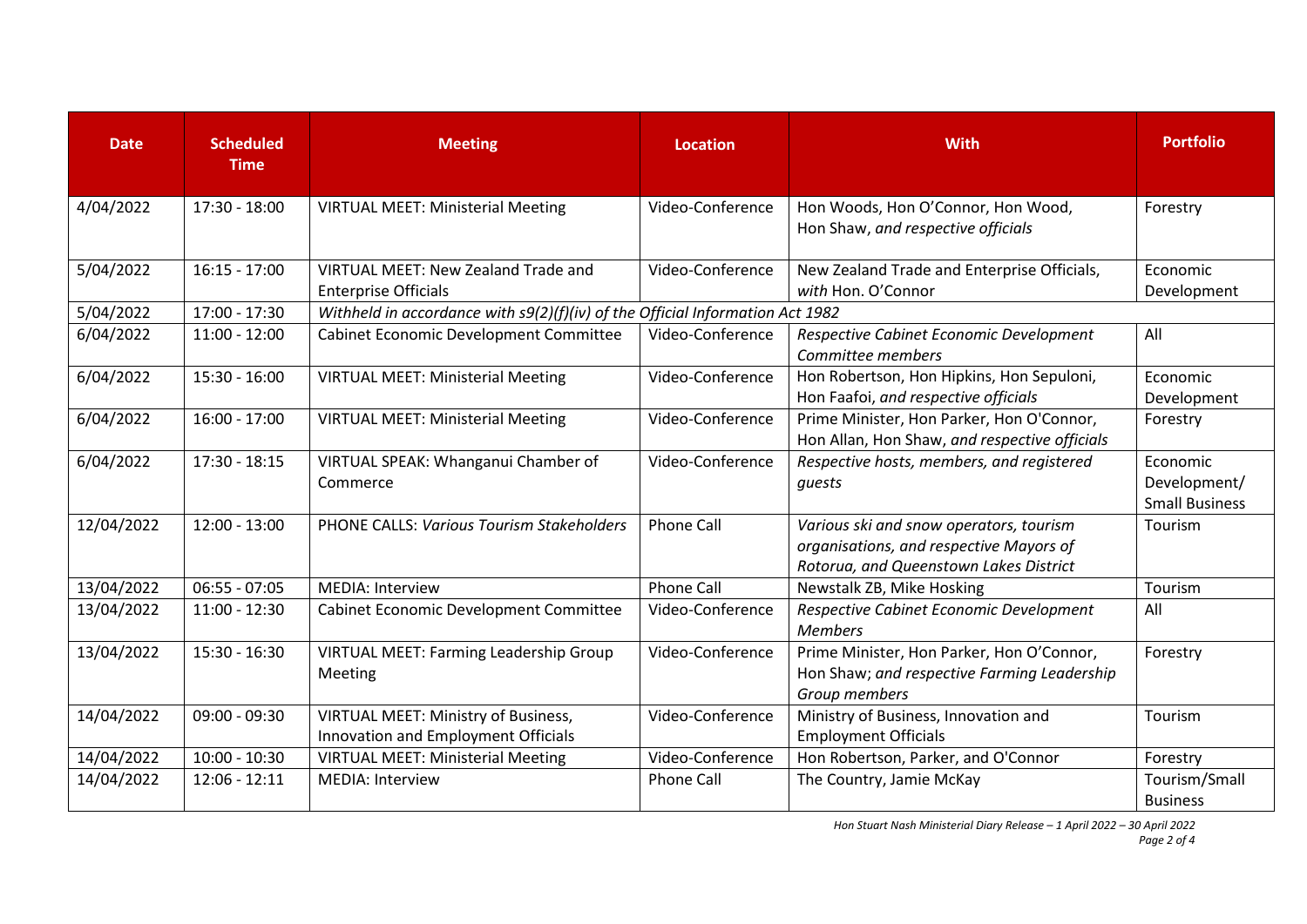| <b>Date</b> | <b>Scheduled</b><br><b>Time</b> | <b>Meeting</b>                                                                    | <b>Location</b>  | <b>With</b>                                                                                                                 | <b>Portfolio</b>        |
|-------------|---------------------------------|-----------------------------------------------------------------------------------|------------------|-----------------------------------------------------------------------------------------------------------------------------|-------------------------|
| 19/04/2022  | $11:00 - 13:00$                 | Cabinet                                                                           | Video-Conference | <b>Respective Cabinet Members</b>                                                                                           | All                     |
| 19/04/2022  | $13:00 - 14:00$                 | <b>Cabinet Business Committee</b>                                                 | Video-Conference | Respective Cabinet Business Committee<br><b>Members</b>                                                                     | All                     |
| 19/04/2022  | 14:00 - 14:30                   | VIRTUAL MEET: President, Registered<br>Forester                                   | Video-Conference | President, Registered Forester                                                                                              | Forestry                |
| 19/04/2022  | $14:30 - 15:00$                 | <b>VIRTUAL MEET: Ministry of Business,</b><br>Innovation and Employment Officials | Video-Conference | Ministry of Business, Innovation and<br><b>Employment Officials</b>                                                         | Economic<br>Development |
| 19/04/2022  | $15:10 - 15:40$                 | VIRTUAL MEET: Minister of Climate Change,<br>and Chief Executive Officer, Ekos    | Video-Conference | Minister of Climate Change, and Chief<br><b>Executive Officer, Ekos</b>                                                     | Forestry                |
| 20/04/2022  | $07:45 - 08:50$                 | <b>MEET: Oruku Landing Developers</b>                                             | Whangarei        | Oruku Landing Developers, with Hon Davis and<br><b>Emily Henderson MP</b>                                                   | Regional<br>Development |
| 20/04/2022  | $09:00 - 10:00$                 | VISIT: Rolling Ball Clock Sculpture Event                                         | Whangarei        | Local dignitaries, Hon Davis and Emily<br>Henderson MP, and respective officials                                            | Regional<br>Development |
| 20/04/2022  | $10:00 - 11:00$                 | VISIT: Hundertwasser Arts Centre & Wairau<br>Māori Arts Gallery                   | Whangarei        | Chief Executive of the Hundertwasser Art<br>Centre, Hon Davis and Emily Henderson MP,<br>and respective officials           | Regional<br>Development |
| 20/04/2022  | $11:10 - 11:50$                 | VISIT: Pohe Island Bike Park and Camera<br>Obscura                                | Pohe Island      | Respective hosts, Hon Davis and Emily<br>Henderson MP, and respective officials                                             | Regional<br>Development |
| 20/04/2022  | $12:00 - 13:10$                 | SPEAK: Whangarei Stakeholder Event at<br>Northland Rugby Park                     | Whangarei        | Chief Executive Officer for Northland Rugby<br>Union, Hon Davis and Emily Henderson MP,<br>and respective officials         | Regional<br>Development |
| 20/04/2022  | $14:15 - 15:15$                 | VISIT: Kaikohe Waterways Restoration<br>Project                                   | Kaikohe          | Chief Executive Officer, Te Kotahitanga e Mahi<br>Kaha Trust, Hon Davis and Emily Henderson<br>MP, and respective officials | Regional<br>Development |
| 20/04/2022  | $15:30 - 16:30$                 | VISIT: Matawii Water Storage Project                                              | Northland        | Chair, Te Tai Tokerau Water Trust, Hon Davis<br>and Willow-Jean Prime, MP, and respective<br>officials                      | Regional<br>Development |
| 21/04/2022  | $08:30 - 09:00$                 | VISIT: Te Hiku Sports Hub Development                                             | Kaitaia          | Respective hosts, Hon Davis and Willow-Jean<br>Prime MP, and respective officials                                           | Regional<br>Development |

*Hon Stuart Nash Ministerial Diary Release – 1 April 2022 – 30 April 2022*